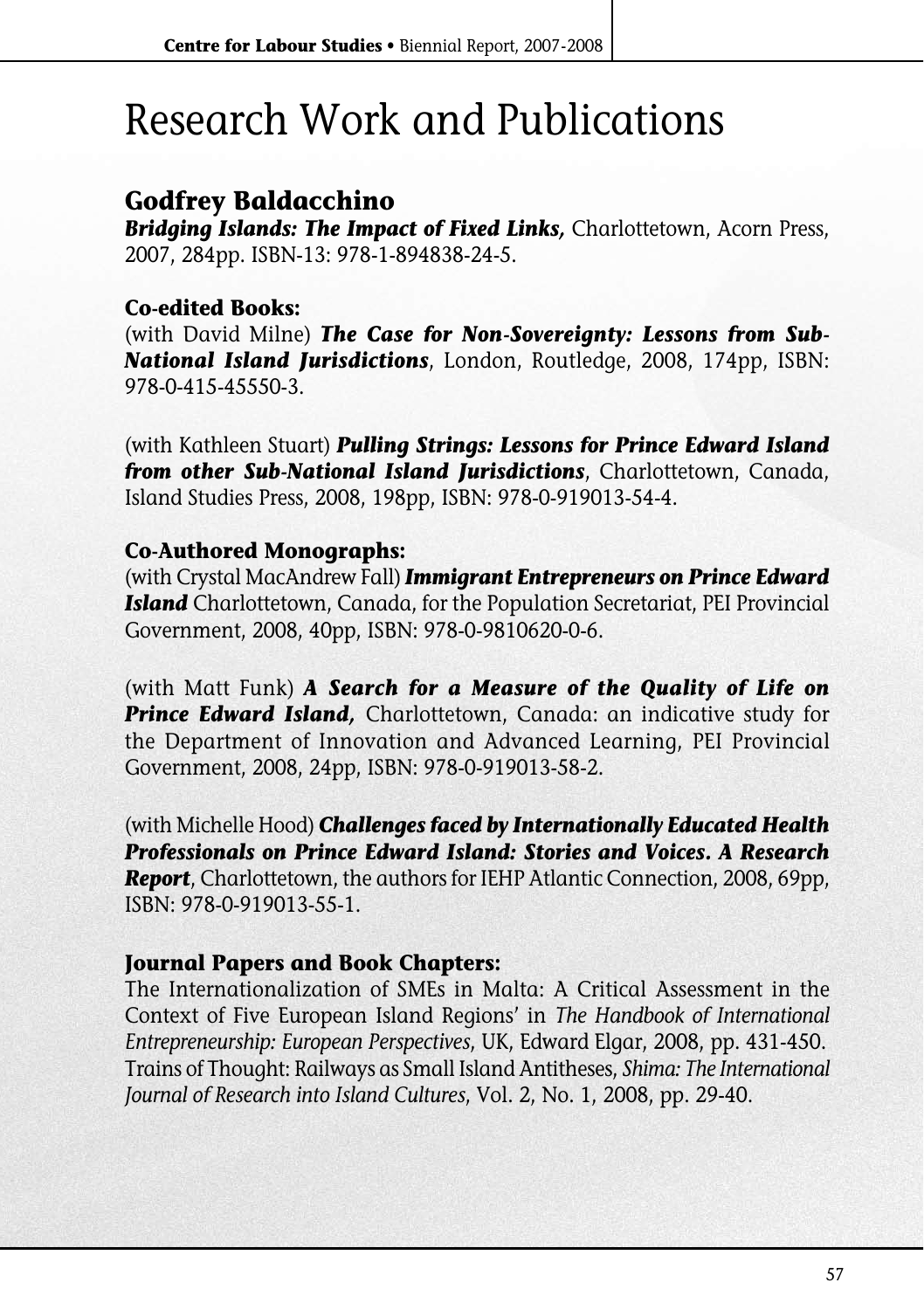Entrepreneurship in Smaller Jurisdictions: Appraising a Glocal Elite', *Comparative Education,* Vol. 44, No. 2, 2008, pp. 187-201.

The Bridging Experience of Trans-Migration: Reflexive Sociology/ies from a Migrating Sociologist, in Sanda Nemeth-Badescu (ed.) *From One Shore to Another: Reflections on the Symbolism of the Bridge*, Cambridge, Cambridge Scholars Press, 2007, pp. 88-103.

Jurisdictional Capacity and Landscape Heritage: A Case Study of Malta & Gozo', *Journal of Mediterranean Studies,* Vol. 17, No. 1, 2007, pp. 95-114.

Islands as Novelty Sites', *Geographical Review*, Vol. 97, No. 2, 2007, pp. 165-174.

*The Power of Jurisdiction and the Social Policies of Small States*, position paper commissioned by the United Nations Research Institute for Social Development, 2007, 30pp.

Serving Sustainable Island Tourism: Hot or Cold?', *INSULA: International Journal of Island Affairs* (Paris, UNESCO), 2007, pp. 15-22.

## **Manwel Debono**

Writing and editing of reports submitted to the European Foundation for the Improvement of Living and Working Conditions in connection with the three projects under its auspices namely:

European Industrial Relations Observatory (EIRO)

European Working Conditions Observatory (EWCO

European Restructuring Monitor (ERM)

See list above – Monitoring and Research of Industrial and Employment Relations.

Writing and/or editing reports on policies and developments in the Maltese labour market to the European Employment Observatory (EEO). See list above on Monitoring and Research of Industrial and Employment Relations.

Drafting the report on "Career Guidance Policy for Schools" published by the Ministry of Education, Youth and Employment (October 2007) as chair of the study group dealing with this issue.

Ph.D. Thesis "Occupational choice among Maltese university graduates" (Unpublished).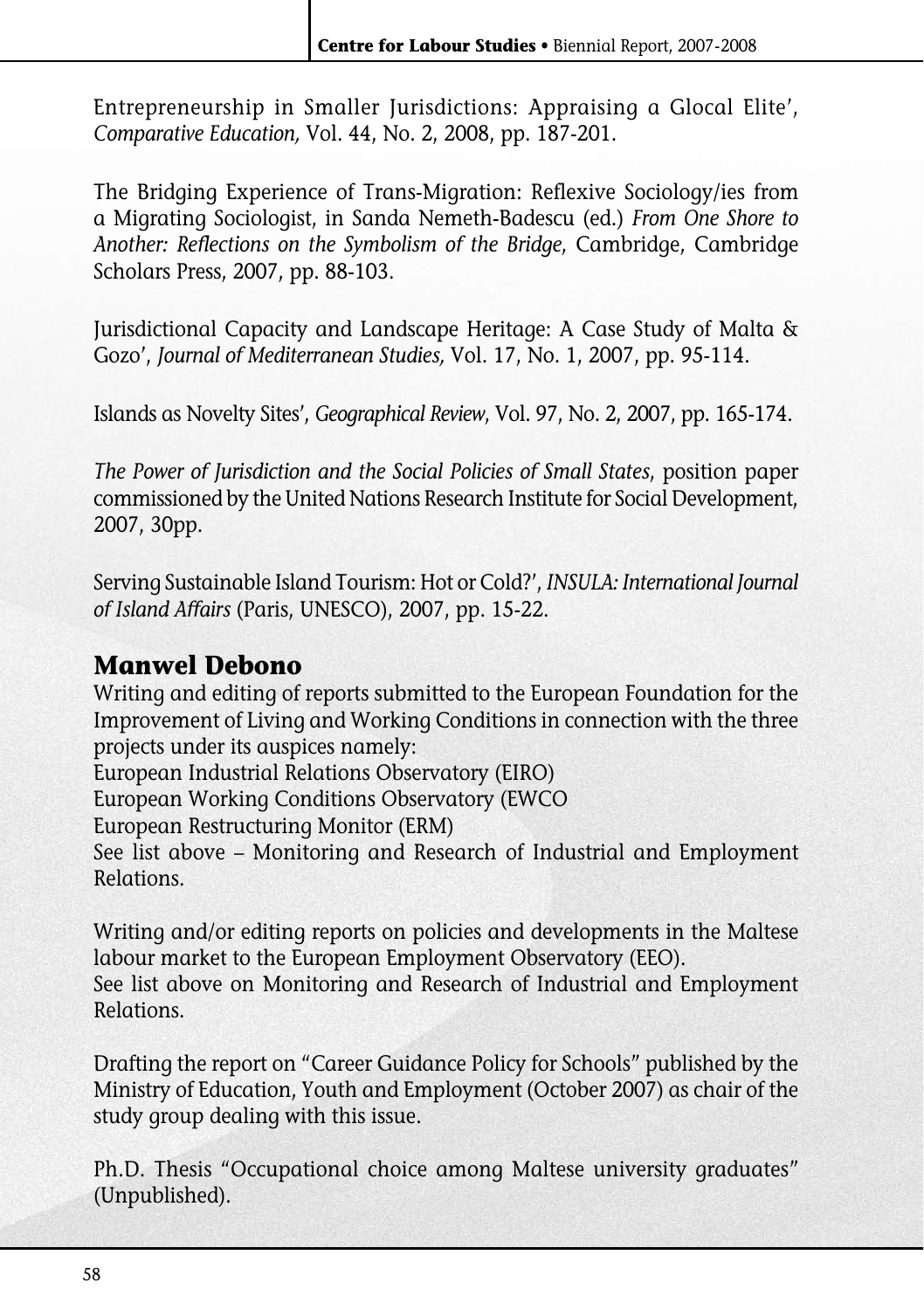The introductory chapter "Economic and Social Context" as part of a report on "Employee Representation in Enlarged Europe – Malta Report" authored by Saviour Rizzo. European Commission. Volume 2. pp.57-71. 2008

"Study on Equal Treatment of Men and Women in Self-Employment" for GHK Consulting Ltd., UK (April 2008).

"Consumer Credit Benchmarking Study: Survey Questionnaire" for GHK Consulting Ltd., UK (March 2008).

### **Saviour Rizzo**

*Centre for Labour Studies* Biennial Report 2005/2006*, Editor.*

'Memorandum to Political Parties' September 2007 by the Centre for Labour Studies.

'Study on Child Labour and Protection of Young Workers in the European Union' (Co-authored). EU Commission Project coordinated by Labour Asociados in Madrid.

'Towards a Sustainable European Company: Malta Report'. An ETUI-Hans Bockler Stiftung Project.

'Employee Representatives in Enlarged Europe: Malta Report' Brussels. European Commission. Volume 2. pp.57-71. 2008.

'Structures of Workers Representatives at Establishment Level' EIRO www.eurofund.europa.eu

'Trade Unionism in Malta' Institute for Social Movements of the Ruhr Universitat Bochum (forthcoming).

'Flexicurity' EWCO www.eurofund.europa.eu

Report on 'The Transposition into Maltese law of the 10<sup>th</sup> Directive on Cross Border Mergers of Companies with Share Capital' in www.seeurope-network.org